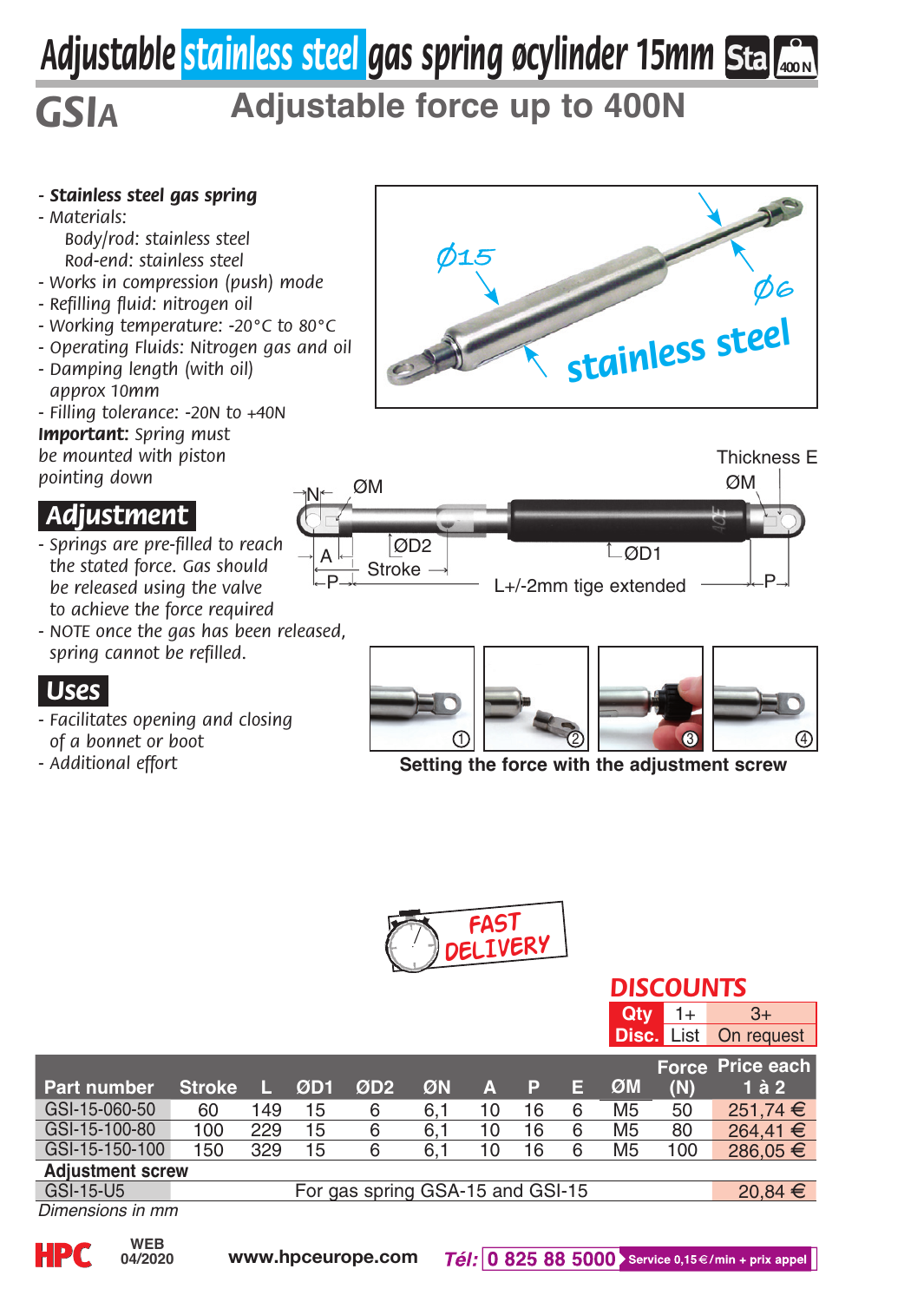## *Adjustable stainless steel gas spring øcylinder 22mm* **1000 N**

**Adjustable force up to 1,000N** *GSIa*

#### *- Stainless steel gas spring*

- *Materials: Body/rod: stainless steel Rod-end: stainless steel*
- *Works in compression (push) mode*
- *Refilling fluid: nitrogen oil*
- *Working temperature: -20°C to 80°C*
- *Operating Fluids: Nitrogen gas and oil*
- *Damping length (with oil) approx 20mm*
- *Filling tolerance: -20N to +40N Important: Spring must be mounted with piston pointing down*

### *.Adjustment.*

- *Springs are pre-filled to reach the stated force. Gas should be released using the valve to achieve the force required*
- *NOTE once the gas has been released, spring cannot be refilled.*

### *.Uses.*

- *Facilitates opening and closing of a bonnet or boot*
- *Additional effort*







**Setting the force with the adjustment screw**



| $\sim$<br>DELIVERY I | <b>DISCOUNTS</b> |  |                              |  |  |  |  |
|----------------------|------------------|--|------------------------------|--|--|--|--|
|                      | $Qtv$ $1+$       |  |                              |  |  |  |  |
|                      |                  |  | <b>Disc.</b> List On request |  |  |  |  |

|                         |                                         |     |     |                 |     |    |    |    |                |      | Force Price each |
|-------------------------|-----------------------------------------|-----|-----|-----------------|-----|----|----|----|----------------|------|------------------|
| Part number             | <b>Stroke</b>                           |     | ØD1 | ØD <sub>2</sub> | ØN  | Δ  | P  | Е  | ØM             | (N)  | 1 to $2$         |
| GSI-22-050-1000A        | 50                                      | 164 | 22  | 10              | 8.1 | 14 | 20 | 10 | M <sub>8</sub> | 1000 | 299.18 €         |
| GSI-22-100-1000A        | 100                                     | 264 | 22  | 10              | 8.1 | 14 | 20 | 10 | M <sub>8</sub> |      | 1000 324.81 €    |
| GSI-22-150-1000A        | 150                                     | 364 | 22  | 10              | 8.1 | 14 | 20 | 10 | M8             | 1000 | $332.65 \in$     |
| GSI-22-200-1000A        | 200                                     | 464 | 22  | 10              | 8.1 | 14 | 20 | 10 | M <sub>8</sub> | 1000 | $351.46 \in$     |
| GSI-22-250-1000A        | 250                                     | 564 | 22  | 10              | 8.1 | 14 | 20 | 10 | M <sub>8</sub> | 1000 | $362.39 \in$     |
| <b>Adiustment screw</b> |                                         |     |     |                 |     |    |    |    |                |      |                  |
| <b>GSI-22-U8</b>        | For gas spring GSA-19, GSA-22 et GSI-22 |     |     |                 |     |    |    |    | 21,10 €        |      |                  |
| Dimensione in mm        |                                         |     |     |                 |     |    |    |    |                |      |                  |

*Dimensions in mm*

 $Fax: 0825886000$  Service 0,15  $\epsilon$ /min + prix appel